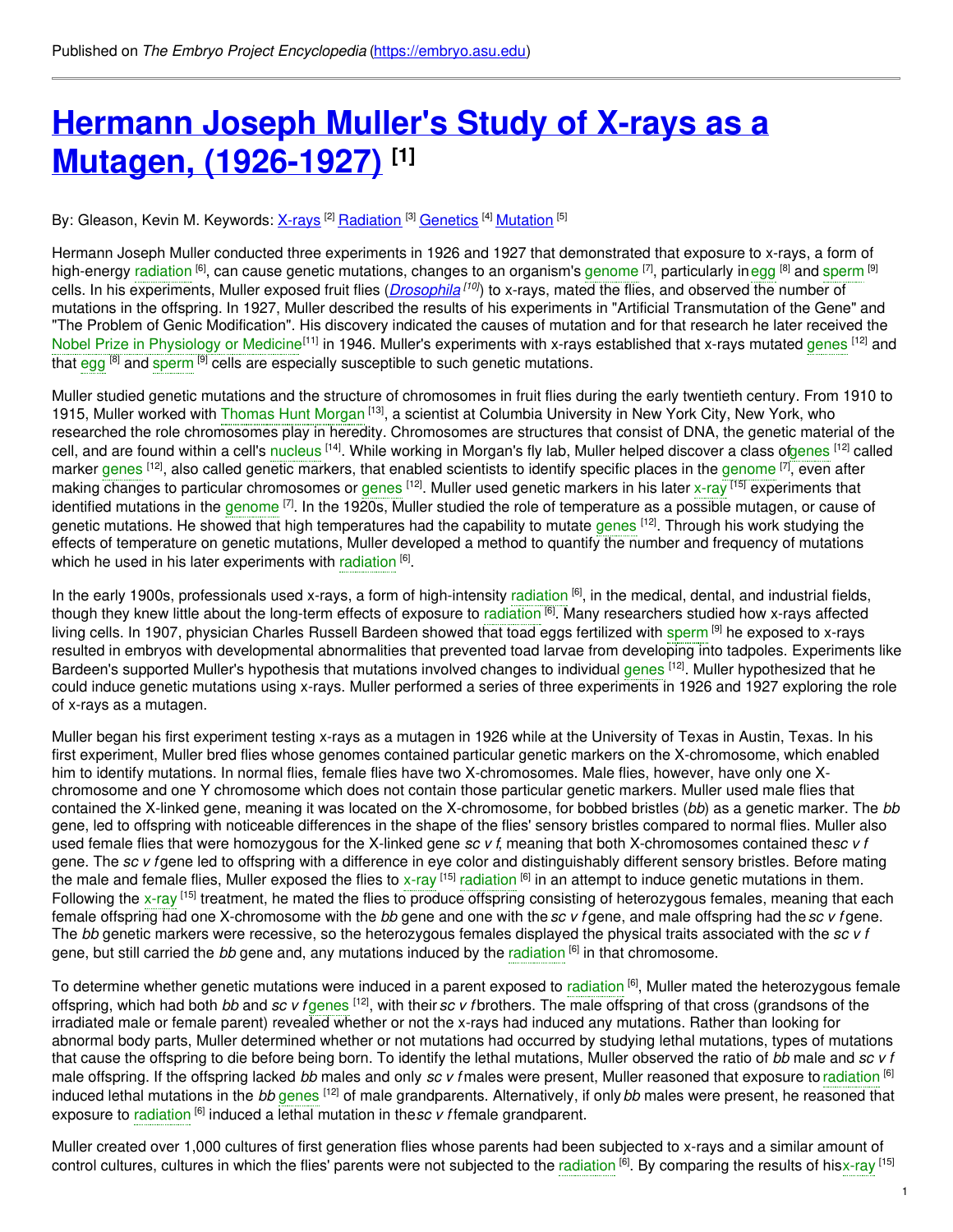experiments with control cultures, Muller confirmed that x-rays caused the genetic mutations and that the mutations did not spontaneously arise, or arise from normal cell function.

After examining the cultures, Muller observed that there were a high number of lethal mutations in the offspring of the [x-ray](https://embryo.asu.edu/search?text=x-ray) <sup>[15]</sup> treated flies (88 lethal mutations in 758 cultures). The control group showed a lower frequency of the lethal mutations (1 lethal mutation in 947 cultures). Muller concluded that the [x-ray](https://embryo.asu.edu/search?text=x-ray) <sup>[15]</sup> exposure caused the lethal mutations in the offspring of th[ex-ray](https://embryo.asu.edu/search?text=x-ray) <sup>[15]</sup> treated flies. He also found that mutations occurred in both the male and female flies when exposed to x-rays, indicating that both sexes were vulnerable to [radiation](https://embryo.asu.edu/search?text=radiation) <sup>[6]</sup>-induced mutations.

Building on the results from his first experiment, Muller conducted a second. In the second experiment, Muller used a different type of genetic marker. He used a group of X-linked [genes](https://embryo.asu.edu/search?text=genes) <sup>[12]</sup> called *CIB* genes <sup>[12]</sup> which were lethal to male fruit flies. Through controlled mating, Muller bred a generation of fruit flies in which the male offspring could inherit one of only two kinds of Xchromosomes: ones that had the lethal *ClB* gene, or ones that had been exposed t[oradiation](https://embryo.asu.edu/search?text=radiation) [6] in earlier generations. If parent flies radiated in earlier generations had developed lethal mutations in the x chromosomes of their gametes, then mating the files would fail to produce any living male offspring. By counting the number of male and female offspring, Muller inferred the results of mutations caused by [radiation](https://embryo.asu.edu/search?text=radiation) <sup>[6]</sup>. He determined that [x-ray](https://embryo.asu.edu/search?text=x-ray) <sup>[15]</sup> exposure caused 150 times more flies to die through a lethal mutation compared to the spontaneous rate of mutations that occurred in the control group.

Muller then developed a third experiment in the spring of 1927 that specifically looked for visible mutations in the offspring of [radiation](https://embryo.asu.edu/search?text=radiation) <sup>[6]</sup> exposed fruit flies. Muller used females with two X-chromosomes fused together as well as a single, separate Ychromosome to mate with males with the *bb* gene that he had also exposed to x-rays. Mating females with fused Xchromosomes leads to an unusual mode of inheritance. Unlike typical sex inheritance, where males inherit their X-chromosome from their mother and their Y-chromosome from their father, mating a female with fused X-chromosomes leads the opposite. Instead, males inherit their X-chromosomes from their father and their Y-chromosome from their mother. Consequently, any nonlethal mutation induced in a male parent can be identified in their sons because their sons inherit their fathers' X-chromosome. By that method, Muller noted that many visible mutations caused by [radiation](https://embryo.asu.edu/search?text=radiation) <sup>[6]</sup> were the same as visible mutations that occurred spontaneously, such as white eyes, small wings, and bobbed bristles. Furthermore, he found that the mutations occurred more frequently in flies exposed to [radiation](https://embryo.asu.edu/search?text=radiation) <sup>[6]</sup> than they did in the untreated flies.

In his 1927 article "Artificial Transmutation of the Gene," Muller published his conclusions that exposure to x-rays could cause genetic mutations. However, Muller failed to include complete data and methods of his prior experiments. According to Elof Carlson, a student of Muller, the paper grabbed the attention of geneticists, but many questioned Muller's findings because of the missing data. Later that year Muller released the paper "The Problem of Genic Modification" at a genetics conference in Berlin, Germany. His second paper detailed his 1926 and 1927 experiments and provided clarifications that "Artificial Transmutation of the Gene" lacked. A year after the conference, other scientists confirmed Muller's claims that x-rays led to mutations in both plant and animal chromosomes.

Muller's discovery that x-rays caused [genes](https://embryo.asu.edu/search?text=genes) <sup>[12]</sup> to mutate had many different implications in various fields. In the field of radiology, Muller's work illuminated previously undocumented dangers of x-rays. His findings showed that x-rays could be particularly harmful to [humans](https://embryo.asu.edu/search?text=humans) <sup>[16]</sup> in their reproductive years. Radiologists began taking precautions to shield patients from [radiation](https://embryo.asu.edu/search?text=radiation) <sup>[6]</sup> that could cause genetic mutations to [sperm](https://embryo.asu.edu/search?text=sperm) <sup>[9]</sup> and [egg](https://embryo.asu.edu/search?text=egg) <sup>[8]</sup> cells, possibly affecting later embryo development. In the field of genetics, Muller's work showed that environmental factors like [radiation](https://embryo.asu.edu/search?text=radiation) <sup>[6]</sup> affected heritable characteristics. Furthermore, his discovery enabled scientists to directly induce genetic mutations instead of waiting for mutations to occur spontaneously. For his experiments on the mutagenic effects of x-rays, Muller received the Nobel Prize in [Physiology](https://embryo.asu.edu/search?text=Nobel%20Prize%20in%20Physiology%20or%20Medicine) or Medicine<sup>[11]</sup> in 1946.

## **Sources**

- 1. Bardeen, Charles Russell. "Abnormal Development of Toad Ova Fertilized by Spermatozoa Exposed to the Roentgen Rays." *Journal of [Experimental](https://embryo.asu.edu/search?text=Journal%20of%20Experimental%20Zoology) Zoology [17]* 4 (1907): 1–44. <http://biodiversitylibrary.org/item/86610> [18]
- 2. Carlson, Elof Axel. *Genes, Radiation, and Society: The Life and Work of H.J. Muller*. Ithaca: Cornell [University](https://embryo.asu.edu/search?text=Cornell%20University) [19] Press, 1981.
- 3. "Hermann J. Muller- Biographical." Nobel Prize. [http://www.nobelprize.org/nobel\\_prizes/medicine/laureates/1946/muller-](http://www.nobelprize.org/nobel_prizes/medicine/laureates/1946/muller-bio.html)<u>bio.html <sup>[20]</sup></u> (Accessed Feb 19, 2015).
- 4. Kevles, Betty Ann. *Naked to the Bone: Medical Imaging in the Twentieth Century* . Reading: Helix Books, 1997.
- 5. Muller, Hermann J. "Artificial Transmutation of the Gene." *Science* 66 (1927): 84–7. <http://www.esp.org/foundations/genetics/classical/holdings/m/hjm-1927a.pdf><sup>[21]</sup>
- 6. Muller, Hermann J. "The Measurement of Gene Mutation Rate in [Drosophila](https://embryo.asu.edu/search?text=Drosophila)<sup>[22]</sup>, Its High Variability, and Its Dependence upon Temperature." *Genetics* 13 (1928): 279. <http://www.ncbi.nlm.nih.gov/pmc/articles/PMC1200984/pdf/279.pdf> [23]
- 7. Muller, Hermann J. "The Problem of Genic Modification." *Proceedings of the 5th International Congress* 1 (1928): 234– 260.
- 8. Muller, Hermann. "The Production of Mutations by X-rays" *Proceedings of the National Academy of Sciences of the United States of America* 14 (1928): 714. <http://www.ncbi.nlm.nih.gov/pmc/articles/PMC1085688/pdf/pnas01821-0038.pdf> [24]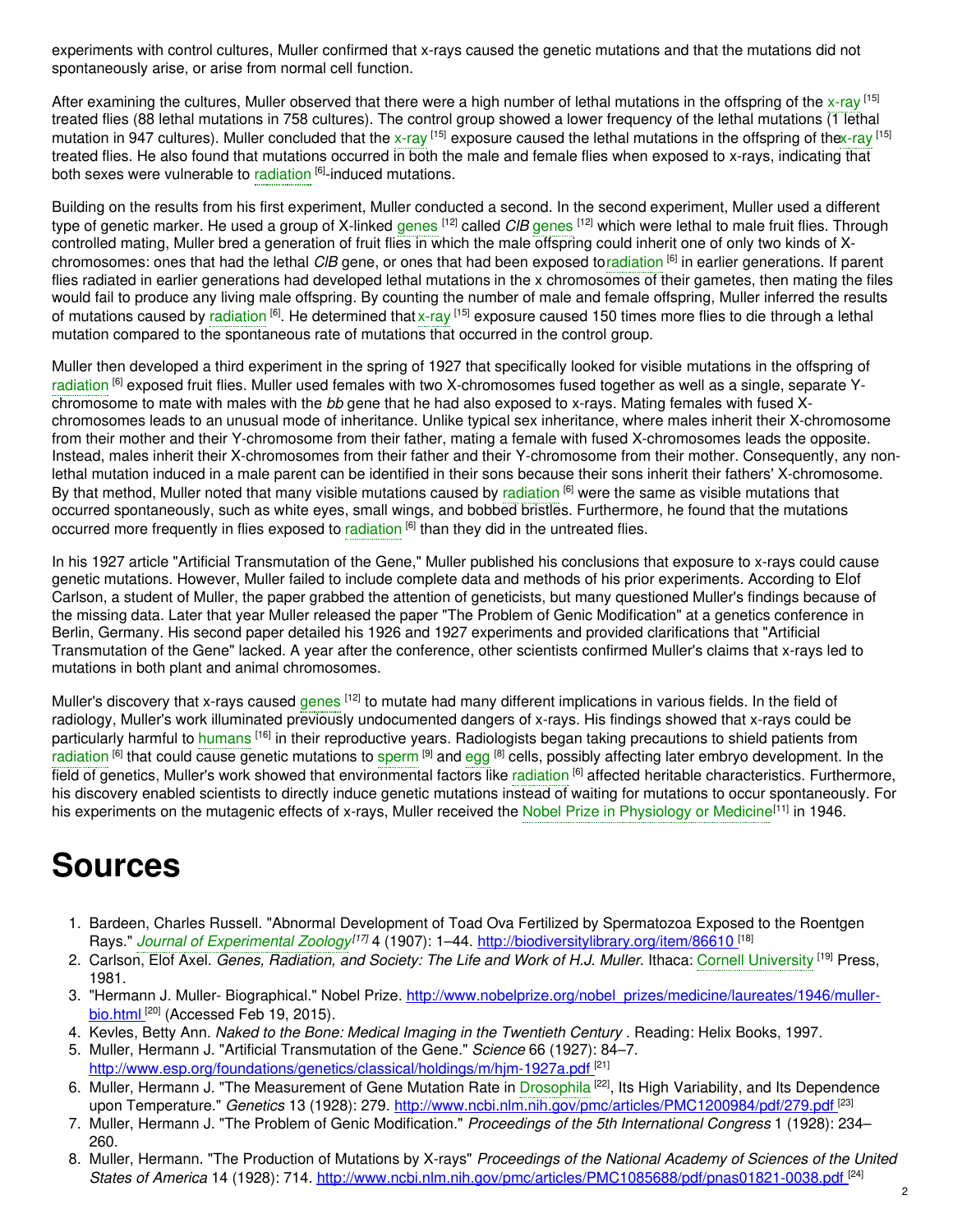9. Morgan, Thomas Hunt and Calvin B. Bridges. *Sex-linked inheritance in [Drosophila](https://embryo.asu.edu/search?text=Drosophila) [22]* . Washington: Carnegie institution of Washington, 1916. <http://biodiversitylibrary.org/item/114909>.<sup>[25]</sup>

Hermann Joseph Muller conducted three experiments in 1926 and 1927 that demonstrated that exposure to x-rays, a form of high-energy radiation, can cause genetic mutations, changes to an organism's genome, particularly in egg and sperm cells. In his experiments, Muller exposed fruit flies (Drosophila) to x-rays, mated the flies, and observed the number of mutations in the offspring. In 1927, Muller described the results of his experiments in " Artificial Transmutation of the Gene" and  $\alpha$ guot;The Problem of Genic Modification & quot;. His discovery indicated the causes of mutation and for that research he later received the Nobel Prize in Physiology or Medicine in 1946. Muller's experiments with x-rays established that x-rays mutated genes and that egg and sperm cells are especially susceptible to such genetic mutations.

#### **Subject**

Muller, H. J. (Hermann Joseph), [1890-1967](https://embryo.asu.edu/library-congress-subject-headings/muller-herman-joseph-1890-1967)<sup>[26]</sup> Muller, Herman Joseph, 1890-1967<sup>[27]</sup> [X-rays](https://embryo.asu.edu/library-congress-subject-headings/x-rays) <sup>[28]</sup> [Radiation](https://embryo.asu.edu/library-congress-subject-headings/radiation) <sup>[29]</sup> [Genetics](https://embryo.asu.edu/library-congress-subject-headings/genetics) <sup>[30]</sup> [Mutation](https://embryo.asu.edu/library-congress-subject-headings/mutation) <sup>[31]</sup> [Drosophila](https://embryo.asu.edu/library-congress-subject-headings/drosophila) <sup>[32]</sup> [Mutagen](https://embryo.asu.edu/library-congress-subject-headings/mutagen) <sup>[33]</sup> [Chromosome](https://embryo.asu.edu/library-congress-subject-headings/chromosome) <sup>[34]</sup> Columbia [University/City](https://embryo.asu.edu/library-congress-subject-headings/university-texas-austin-university-research-institute) University of New York <sup>[35]</sup> University of Texas at Austin. University Research Institute <sup>[36]</sup> [Radiation,](https://embryo.asu.edu/medical-subject-headings/radiation-ionizing) Ionizing <sup>[37]</sup>

#### **Topic**

[Experiments](https://embryo.asu.edu/topics/experiments)<sup>[38]</sup>

#### **Publisher**

Arizona State University. School of Life Sciences. Center for Biology and Society. Embryo Project Encyclopedia.

#### **Rights**

Copyright Arizona Board of Regents Licensed as Creative Commons Attribution-NonCommercial-Share Alike 3.0 Unported (CC BY-NC-SA 3.0) http://creativecommons.org/licenses/by-nc-sa/3.0/

#### **Format**

[Articles](https://embryo.asu.edu/formats/articles) <sup>[39]</sup>

**Last Modified** Wednesday, July 4, 2018 - 04:40

#### **DC Date Accessioned**

Tuesday, March 7, 2017 - 21:45

**DC Date Available** Tuesday, March 7, 2017 - 21:45

#### **DC Date Created**

2017-03-07

#### **DC Date Created Standard**

Tuesday, March 7, 2017 - 07:00

#### **[Contact](https://embryo.asu.edu/contact) Us**

© 2021 Arizona Board of Regents

The Embryo Project at Arizona State University, 1711 South Rural Road, Tempe Arizona 85287, United States

**Source URL:** https://embryo.asu.edu/pages/hermann-joseph-mullers-study-x-rays-mutagen-1926-1927

#### **Links**

[1] https://embryo.asu.edu/pages/hermann-joseph-mullers-study-x-rays-mutagen-1926-1927

[2] https://embryo.asu.edu/keywords/x-rays

- [3] https://embryo.asu.edu/keywords/radiation
- [4] https://embryo.asu.edu/keywords/genetics
- [5] https://embryo.asu.edu/keywords/mutation
- [6] https://embryo.asu.edu/search?text=radiation
- [7] https://embryo.asu.edu/search?text=genome
- [8] https://embryo.asu.edu/search?text=egg
- [9] https://embryo.asu.edu/search?text=sperm